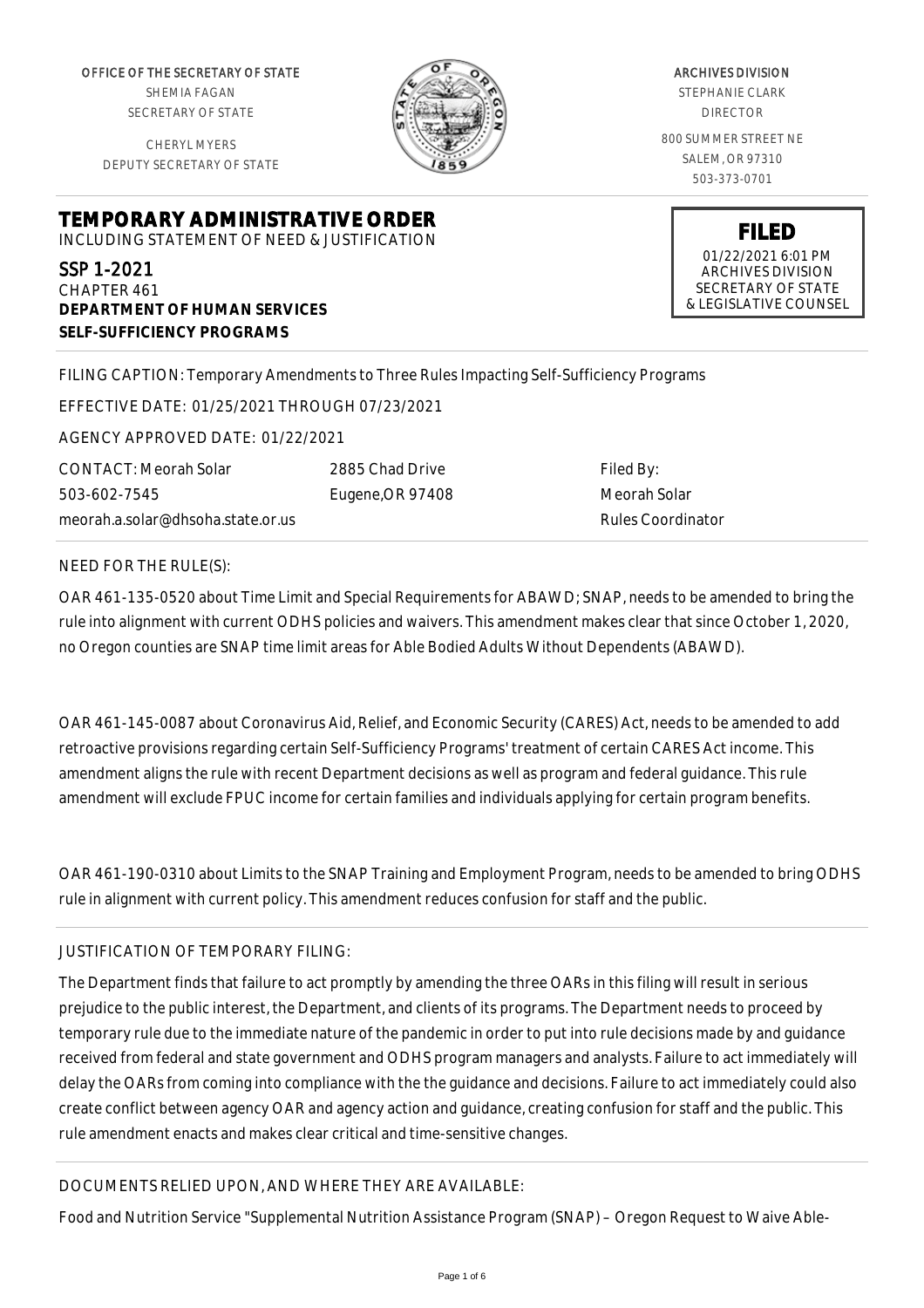Bodied Adults Without Dependents (ABAWDs) Time Limit – Approval" available from SNAP Policy Analyst Team

Any documents regarding SNAP Training and Employment Program participant age requirements available from SNAP and Employment and Training Policy Analyst Team

Presidential Proclamation on Declaring a National Emergency, available here https://www.whitehouse.gov/presidential-actions/proclamation-declaring-national-emergency-concerningnovelcoronavirus-disease-covid-19-outbreak/

USDA "Supplemental Nutrition Assistance Program – Questions and Answers, COVID-19, Set #1," available at https://fns-prod.azureedge.net/sites/default/files/resource-files/SNAP-COVID-QA1.pdf

Public Law 116-127 Families First Coronavirus Response Act, available at https://www.congress.gov/116/plaws/publ127/PLAW-116publ127.htm

Any Food and Nutrition Service guidance regarding treatment of Federal Pandemic Unemployment Compensation available from SNAP Policy Analyst Team

# RULES: 461-135-0520, 461-145-0087, 461-190-0310

### AMEND: 461-135-0520

RULE SUMMARY: OAR 461-135-0520 about Time Limit and Special Requirements for ABAWD; SNAP, is being amended put ODHS policies implemented as early as October 1, 2020, into rule. These provisions remove any Oregon counties from being considered "SNAP time-limit areas" and establishes all Oregon counties as "exempt areas." These amendments were made due to the following: States may request Food and Nutrition Services approval to temporarily waive the time limit for a group of individuals in the State in the area in which the individuals reside. To be considered for approval, the request must be supported by corresponding data or evidence demonstrating that the requested area: (i) Has an unemployment rate of over 10 percent; or (ii) Does not have a sufficient number of jobs to provide employment for the individuals. A state may support a claim of insufficient jobs by submitting evidence that the State qualifies for extended unemployment benefits within the past 12 months. The Department of Labor's Trigger Notice No. 2020 – 17 shows the State's 13-week insured unemployment rate (IUR) was: (1) 5.56 percent and (2) 349 percent of the 13-week rate for the corresponding period in the two preceding years, making the State eligible for extended unemployment benefits, and thus also eligible to request a statewide waiver.

CHANGES TO RULE: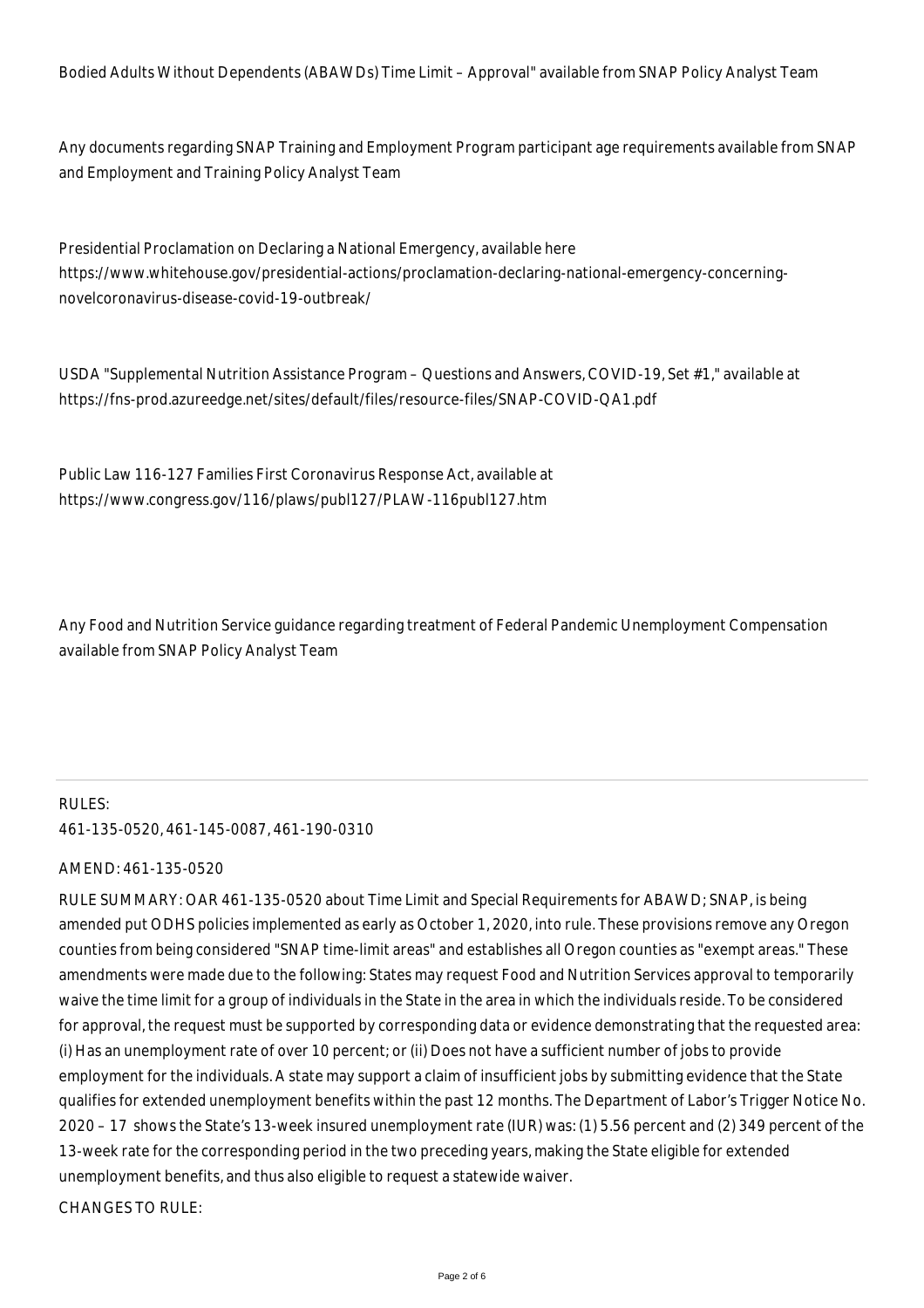# 461-135-0520 Time Limit and Special Requirements for ABAWD; SNAP ¶

This rule establishes the time limit and special requirements for receipt of SNAP benefits for certain adults. The provisions in this rule are retroactively effective October 1, 2020.¶

(1) Unless the context indicates otherwise, the following definitions apply to rules in OAR chapter 461:¶ (a) "Able-bodied adult without dependents (ABAWD)" means an individual 18 years of age or over, but under the age of 50, without dependents. For the purpose of this definition, "without dependents" means there is no child (see OAR 461-001-0000) under the age of 18 years in the filing group (see OAR 461-110-0310 and 461-110- 0370).¶

(b) "SNAP time-limit areas" means areas of Oregon in which the limitation on eligibility (see OAR 461-001-0000) for SNAP benefits for ABAWD in section 6(o)(2) of the Food and Nutrition Act of 2008 (7 U.S.C. 2015(o)(2)) applies. There are no "SNAP time-limit areas" are Benton, Clackamas, Marion, Multnomah, and Washington countiesin Oregon during October 1, 2020 to September 30, 2021.¶

(c) "SNAP time-limit exempt areas" means areas of Oregon in which the limitation on eligibility for SNAP benefits contained in section 6(o)(2) of the Food and Nutrition Act of 2008 (7 U.S.C. 2015(o)(2)) does not apply per a waiver approved by the United States Department of Agriculture. "Exempt areas" are <del>Baker, Clatsop, Columbia,</del> Coos, Crook, Curry, Deschutes, Douglas, Gilliam, Grant, Harney, Hood River, Jackson, Jefferson, Josephine, Klamath, Lake, Lane, Lincoln, Linn, Malheur, Morrow, Polk, Sherman, Tillamook, Umatilla, Union, Wallowa, Wasco, Wheeler, and Yamhill countiesall counties in Oregon during October 1, 2020 to September 30, 2021.¶

(2) Except as provided otherwise in this rule, an ABAWD who resides in one of the SNAP time-limit areas (see section (1) of this rule) is ineligible to receive food benefits as a member of any household after the individual received food benefits for three countable months (see section (3) of this rule) during January 1, 2019 to December 31, 2021.¶

(3) "Countable months" means months within the 36-month period of January 1, 2019 to December 31, 2021 in which an individual as a member of any household receives SNAP benefits in Oregon or in any other state, unless at least one of the following applies:¶

(a) Benefits were prorated for the month.¶

(b) The individual was exempt from the SNAP time limit for any part of the month for any of the following reasons:¶

(A) The individual resided for any part of the month in one of the SNAP time-limit exempt areas (see section (1) of this rule).¶

(B) The individual was pregnant.¶

(C) A child under the age of 18 years joined the filing group.¶

(D) The individual met the criteria under OAR 461-130-0310(3)(a) or (b).¶

(c) The individual participated in one or more of the activities in paragraphs (A) to (D) of this subsection for 20 hours per week averaged over the month. For purposes of this rule, 20 hours per week averaged monthly means 80 hours per month. (Activities may be combined in one month to meet the 20 hours per week averaged monthly requirement.)¶

(A) Work for pay, in exchange for goods or services, or unpaid work as a volunteer.¶

(i) Work in exchange for goods and services includes bartering and in-kind work.¶

(ii) Unpaid or voluntary work hours must be verified by the employer.¶

(iii) For self-employed individuals, countable income after deducting the costs of producing income (as described in OAR 461-145-0930(5)) must average at least the federal minimum wage times 20 hours per week.¶

(B) Participate in a program under the Workforce Investment Act of 1998, Pub. L. No. 105-220, 112 Stat. 936 (1998).¶

(C) Participate in a program under section 236 of the Trade Act of 1974, Pub. L. 93-618, 88 Stat. 2023, (1975) (19 U.S.C. 2296).¶

(D) Comply with the employment and training requirements described in OAR 461-001-0020, 461-130-0305, and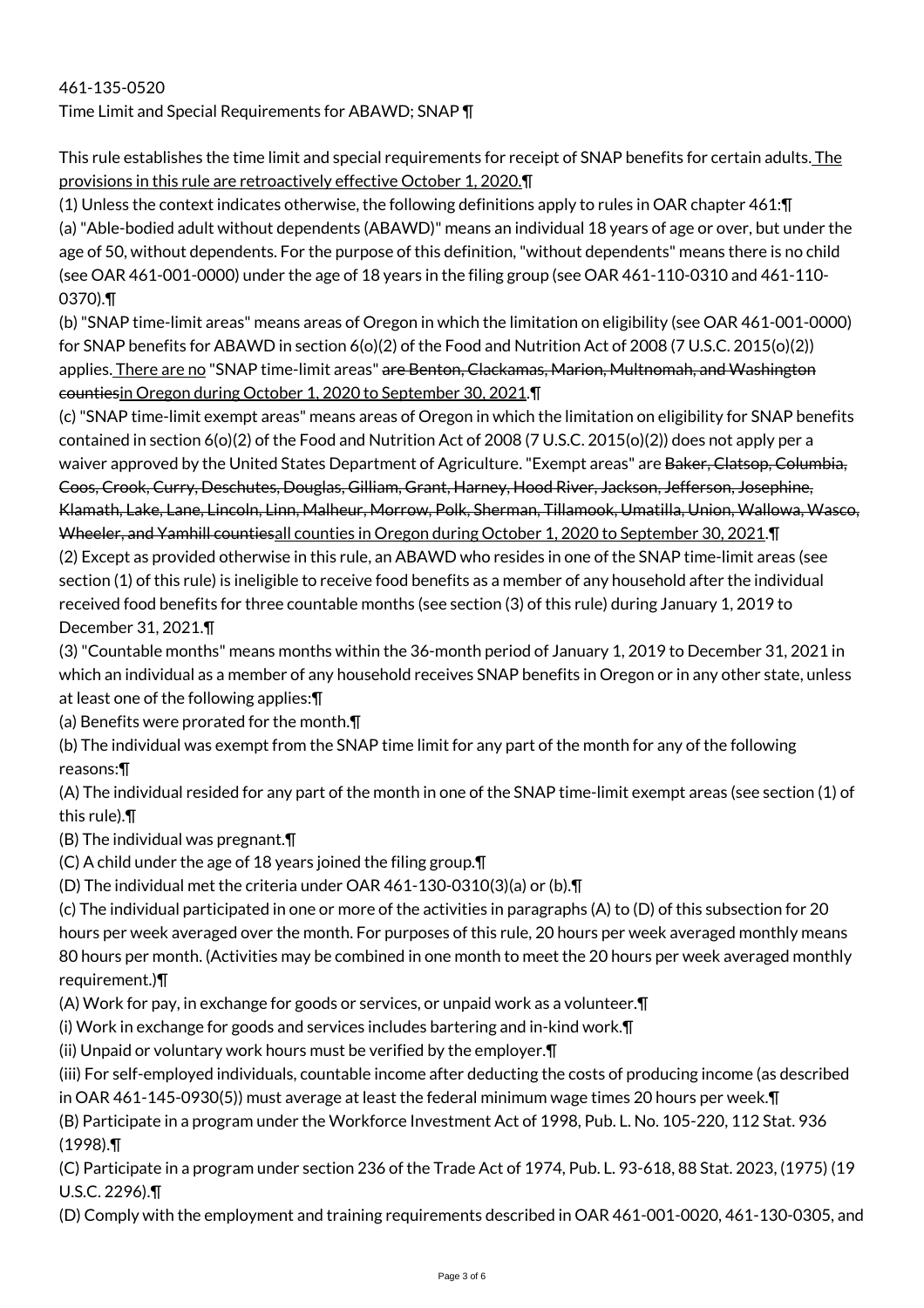461-130-0315. Work search activities must be combined with other work-related activities to equal 20 hours per week and may not exceed 9 hours per week.¶

(d) The individual complied with the Workfare requirements in OAR 461-190-0500.¶

(4) An ABAWD must submit evidence to the Department on the issue of whether a month is countable within 90 days following the last day of the month in question within 90 days following the month they received the countable month to show they were exempt or met the 80 hour activity requirement..¶

(5) An ABAWD who is ineligible under section (2) of this rule but otherwise eligible may regain eligibility if the requirements of subsections (a) or (b) of this section are met. ¶

(a) The individual becomes exempt under subsection (3)(b) of this rule. Eligibility regained under this subsection begins on the date the individual files a new application and continues as long as the individual is exempt and is otherwise eligible. If not eligible on the filing date (see OAR 461-115-0040), eligibility begins the date all other eligibility requirements are met.¶

(b) The individual, during a consecutive 30-day period during which the individual is not receiving SNAP benefits, meets the requirements of subsection (3)(c) or (3)(d) of this rule.¶

(A) Eligibility regained under this subsection begins on the date the individual files a new application and continues as long as the individual meets the requirements of subsection (3)(c) or (3)(d) of this rule and is otherwise eligible. If not eligible on the filing date, eligibility begins the date all other eligibility requirements are met.¶

(B) There is no limit to how many times an individual may regain eligibility under this subsection during January 1, 2019 to December 31, 2021. ¶

(c) See OAR 461-180-0010 to add an individual to an open SNAP case after the individual has regained eligibility under this section.¶

(6) An individual who regains eligibility under section (5) of this rule and later fails to comply with the participation requirements of subsection (3)(c) or (3)(d) of this rule may receive a second set of food benefits for three consecutive countable months. The countable months are determined as follows:¶

(a) If the individual stopped participation in a work program, countable months start when the Department notifies the individual he or she is no longer meeting the work requirement.¶

(b) If the individual stopped participation in a work program, countable months start when the individual notifies the Department he or she is no longer meeting the work requirement.¶

(c) If a change occurred which results in an individual becoming subject to the time limit in section (2) of this rule and the change was required to be reported under rules in OAR chapter 461, division 170, the countable months start when the change occurred.¶

(d) If a change occurred which results in an individual becoming subject to the time limit and the change was not required to be reported under rules in OAR chapter 461, division 170, countable months start when the Department notifies the individual he or she must meet the work requirement.¶

(e) An individual may only receive benefits without meeting the requirements of subsection (3)(c) or (3)(d) of this rule for no more than a total of six countable months during January 1, 2019 to December 31, 2021. ¶

(7) This space is reserved for the use of discretionary exemptions, granted by the Food and Nutrition Service, for ABAWDs residing in certain SNAP time-limit areas who are at risk of having their benefits closed or reduced.

Beginning April 1, 2020 to September 30, 2021, the Department is not granting discretionary exemptions.¶ (8) An ABAWD involved in the activities specified in subsection (3)(c) or (3)(d) of this rule or an activity listed in the individual's case plan (see OAR 461-001-0020) is eligible for support service payments necessary for transportation orand other costs related to completing the activity as allowed by OAR 461-190-0360.

Statutory/Other Authority: ORS 409.050, 411.060, 411.070, 411.121, 411.816

Statutes/Other Implemented: 7 USC 2015, 7 USC 2029, 7 CFR 273.7, 7 CFR 273.24, ORS 409.010, 409.050, 411.060, 411.070, 411.121, 411.816, 411.825, 411.837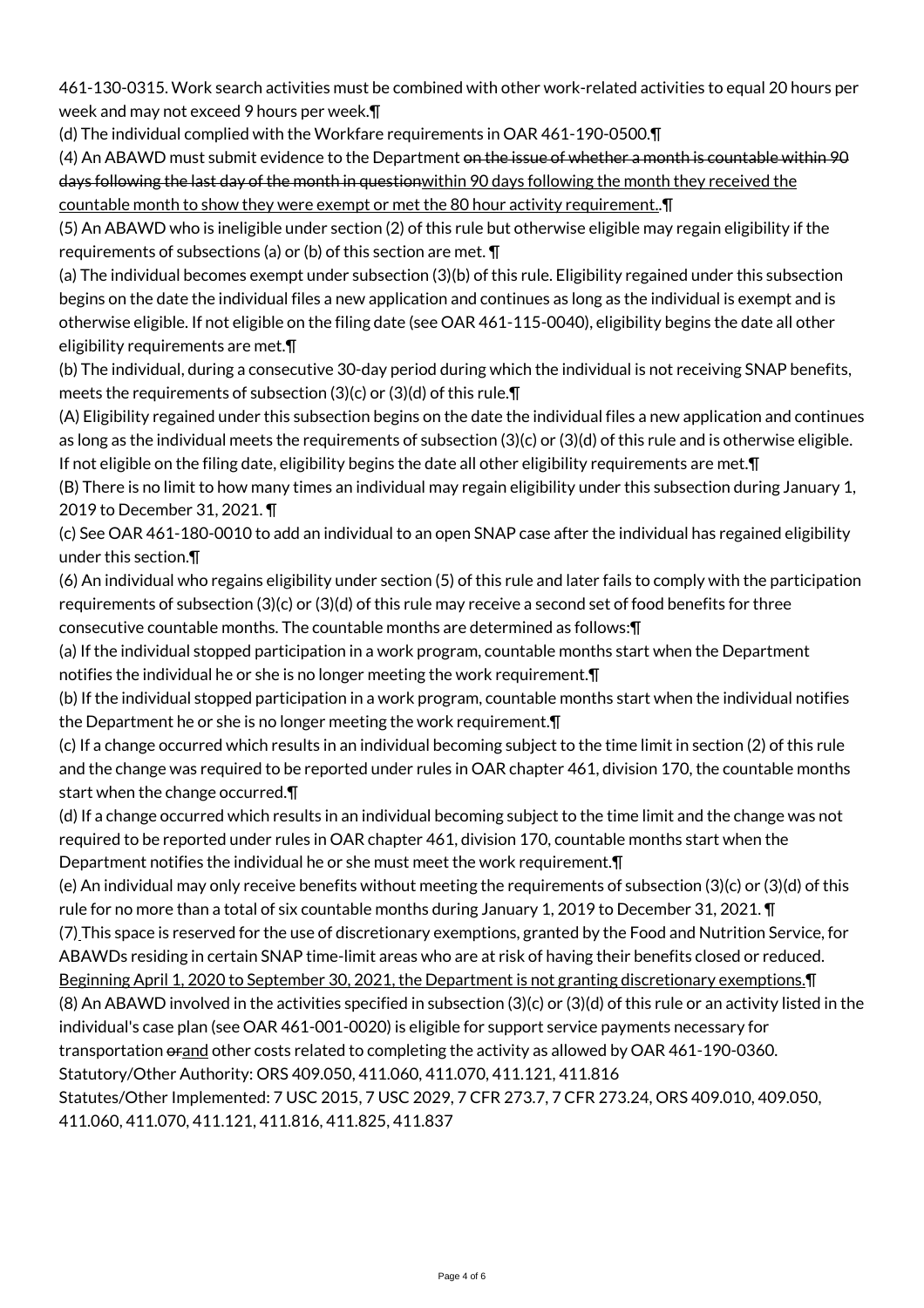### AMEND: 461-145-0087

RULE SUMMARY: OAR 461-145-0087 about Coronavirus Aid, Relief, and Economic Security (CARES) Act, is being amended to retroactively amend how Federal Pandemic Compensation payments are treated for certain programs.

CHANGES TO RULE:

461-145-0087

Coronavirus Aid, Relief, and Economic Security (CARES) Act

(1) In all programs, Recovery Rebate payments authorized by the Coronavirus Aid, Relief, and Economic Security Act (CARES Act) are: ¶

(a) An eExcluded assets (OAR 461-001-0000) in the month of receipt,¶

(b) An eExcluded assets for 12 full months starting with the month following the month of receipt, and  $\P$ 

(c) After the 12-month period, the remainder is countable (OAR 461-001-0000) as a resource.¶

(2) Federal Pandemic Unemployment Compensation payments authorized by the CARES Act are treated as follows:¶

(aAssistance payments authorized by the CARES Act are not Disaster Unemployment Assistance (see OAR 461- 145-0100) and are treated as follows: II

(a) Retroactive payments are counted as periodic or lump-sum income (see OAR 461-140-0110 and 461-140- 0120), and¶

(b) All other payments are counted as unearned income.¶

(3) Retroactively effective January 1, 2021, Federal Pandemic Unemployment Compensation payments authorized by the CARES Act are treated as follows:¶

(a) For all programs, Federal Pandemic Unemployment Compensation payments are not Disaster Unemployment Assistance (see OAR 461-145-0100).¶

 $(b)$  In the GA and OSIPM programs, the payments are excluded as income and resources ets in the month of receipt. All funds remaining after the month of receipt are treated as aa countable resource. T

(bc) In the QMBERDC, QMB, TANF, and TA-DVS programs, the payments are excluded assets. [I]

(ed) In all otherthe DSNAP and SNAP programs, the payments are treated as unemployment compensation

benefits (see OAR 461-145-0550). Federal Pandemic Unemployment Compensation payments are not Disaster

Unemployment Assistancexcluded assets in the month of receipt and the following nine months. All funds

remaining after the exclusion period are a countable resource.¶

(e) In all other programs,¶

(A) Retroactive payments are counted as periodic or lump-sum income (see OAR 461-1450-01100) and 461-140-0120), and¶

(B) All other payments are counted as unearned income.

Statutory/Other Authority: ORS 411.060, 411.070, 411.083, 411.404, 411.816, 412.014, 412.049 Statutes/Other Implemented: ORS 411.060, 411.070, 411.083, 411.404, 411.816, 412.014, 412.049